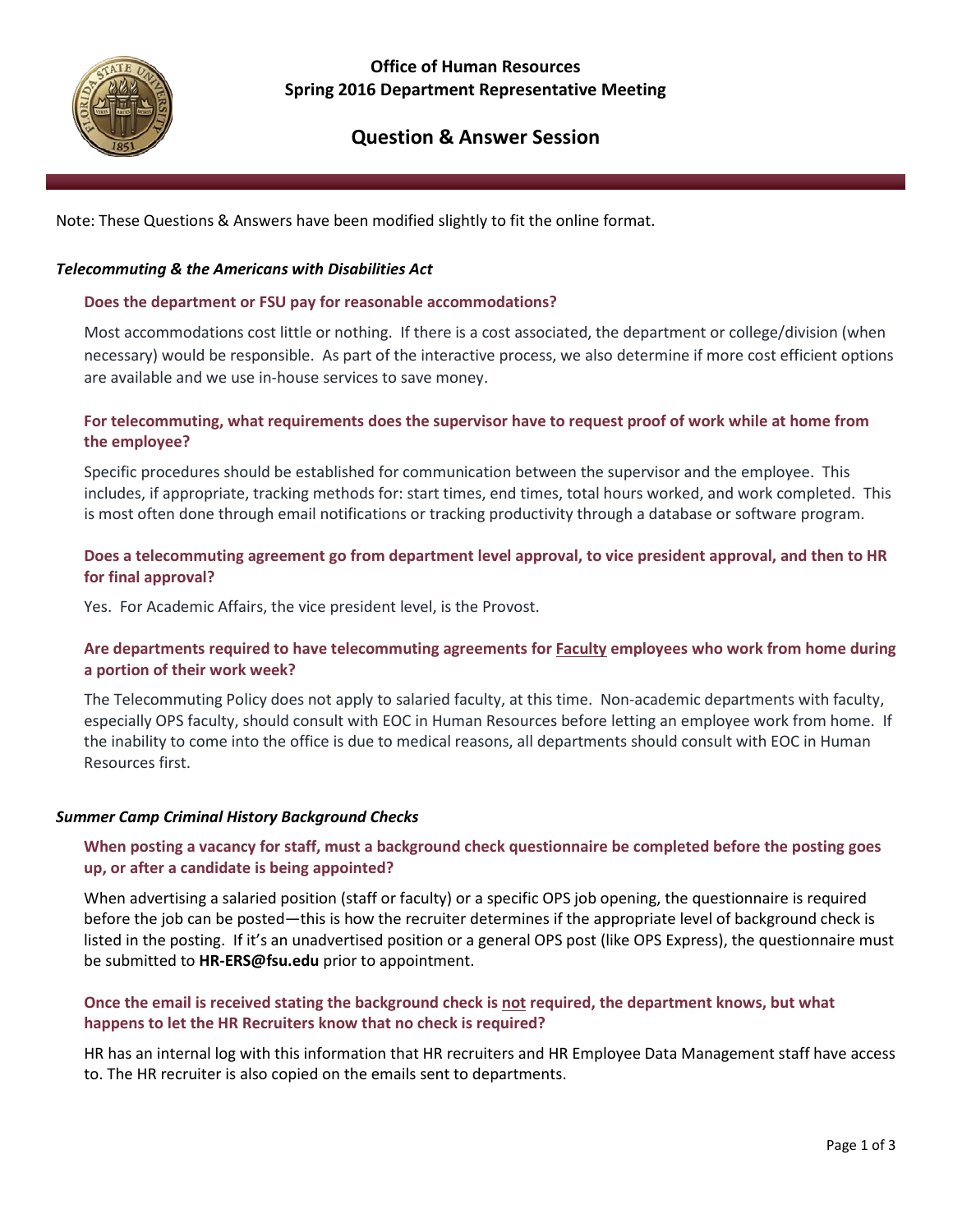## **When you mentioned submitting background check screening through the dropbox, is that a separate portal, or is that an email to HR attaching the screening request?**

The [Dropbox](https://dropbox.fsu.edu/?action=login) is a link within the background check portal used to send information that is confidential rather than emailing it. Dropbox can be used by departments and by candidates sending confidential information back to the department, such as the *Clearinghouse Demographic Sheet* required for summer camps.

#### *Mass Appointments, ePAF+ Enhancements, & OMNI Security Enhancements*

## **Will the employee acknowledgement of funding end date changes to ePAF+ eliminate the need for updated contracts for A&P and Faculty employees?**

No. The employee acknowledgement does not replace the required contracts for A&P and Faculty employees; contracts will still be required.

#### **For ePAF+ enhancements, will the system automatically insert the employee or does the Department Representative have to do it?**

The system will automatically insert the employee in the approval chain.

#### **For DUO access, once you confirm you are logging in, how long does it keep you logged in? As long as you're in OMNI? Can you run multiple queries at a time?**

Once you confirm your identity through DOU, your authentication is valid for the remainder of your OMNI session.

#### **For DUO, what are the device choices we can use to confirm our ID?**

The DUO app gives you the option to set up a mobile phone (the recommended option), a tablet, or a landline phone as your confirmation device.

#### *Smart Onboarding*

#### **Does this process override internal Departmental onboarding processes that tend to extend the hiring process? For example, VP approvals etc.?**

This project is still in development and is not generally intended to override any department/college specific requirements that were established outside of central HR policies and procedures. However, HR is evaluating things like approval processes and signatures required for onboarding steps to see if we can offer improved efficiency in those areas as well as other parts of the process. We will be able to provide more specific details as we are further along in the development of this major project.

#### **Postdoctoral Affairs Updates**

#### **Should a postdoc be an Instructor of Record?**

All teaching postdocs must be an instructor of record and be language proficient on the same requirement standards as for graduate Teaching Assistants.

#### **Is a teaching postdoc a different job code?**

The job code for postdocs is **M9189**; it is the same code for teaching postdocs.

#### **Are postdoctoral scholars classified as OPS, Faculty, or other?**

All M9189 postdocs are OPS.